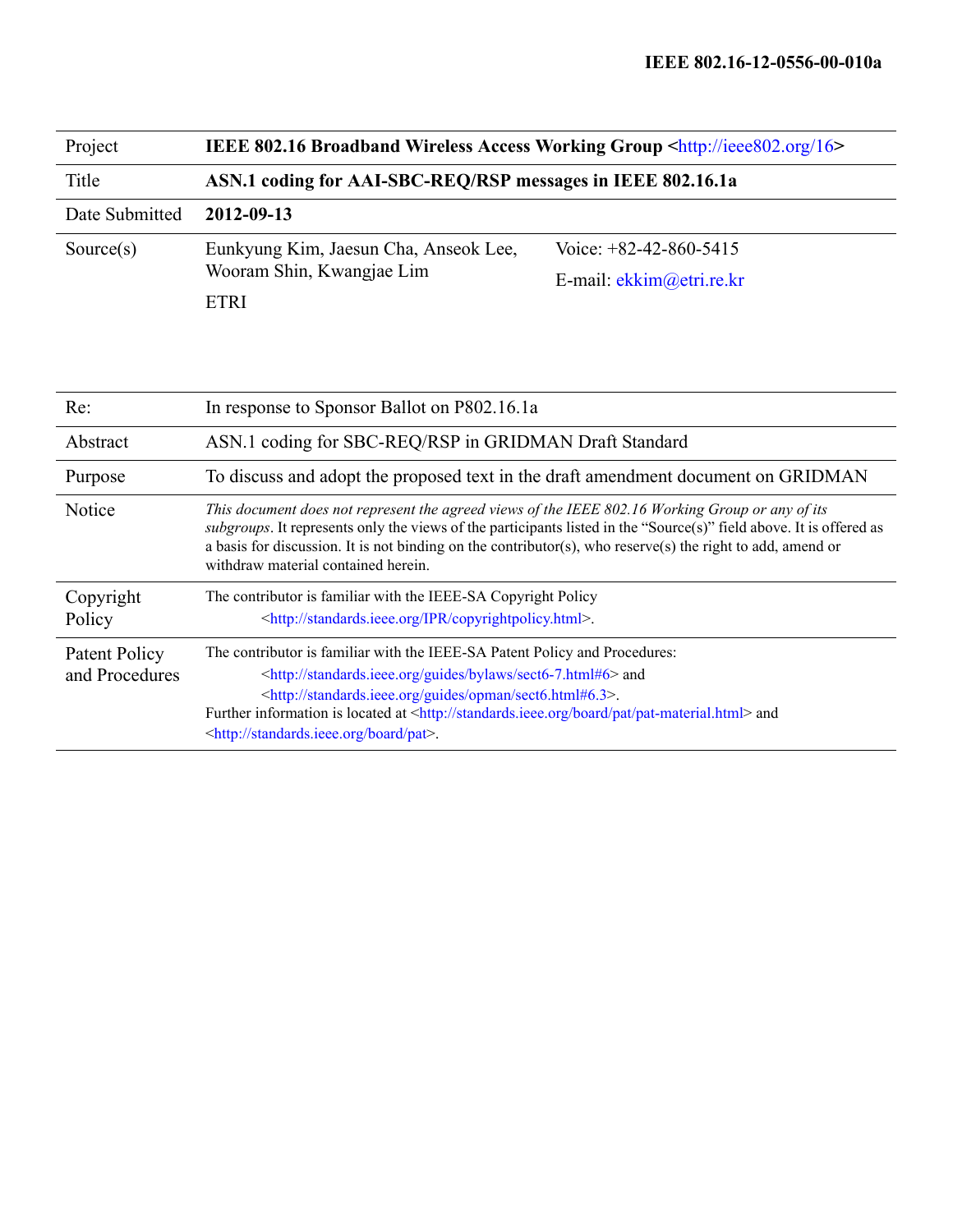# **ASN.1 coding for AAI-SBC-REQ/RSP messages in IEEE 802.16.1a**

*Eunkyung Kim, Jaesun Cha, Anseok Lee, Wooram Shin, Kwangjae Lim ETRI*

### **1. Introduction**

This document provides ASN.1 encoding for AAI-SBC-REQ/RSP messages in P802.16.1a.

### **2. References**

[1] IEEE 802.16-12-0132-00, GRIDMAN System Requirement Document including SARM annex, January 2012.

[2] IEEE P802.16nTM/D5, Air Interface for Broadband Wireless Access Systems - Draft Amendment: Higher Reliability Networks, June 2012.

- [3] IEEE P802.16.1a<sup>TM</sup>/D5, WirelessMAN-Advanced Air Interface for Broadband Access Systems Draft Amendment: Higher Reliability Networks, June 2012.
- $[4]$  IEEE P802.16<sup>TM</sup>-2012, IEEE Standard for Air Interface for Broadband Wireless Access Systems," August 2012.

[5] IEEE P802.16.1TM-2012, IEEE Standard for WirelessMAN-Advanced Air Interface for Broadband Wireless Access Systems, September 2012.

## **3. Proposed Text on the IEEE 802.16.1a Amendment Draft Standard**

[-------------------------------------Start of Text Proposal---------------------------------------------------]

#### *[Remedy: replace text in line#27 - line#30, page 241, P802.16.1a/D5 by following:]*

```
63
64
65
    -- +-+-+-+-+-+-+-+-+-+-+-+-+-+-+-+-+-+-+-+-+-+-+-+-+-+-+-+-
    -- Ranging Response Message
    -- +-+-+-+-+-+-+-+-+-+-+-+-+-+-+-+-+-+-+-+-+-+-+-+-+-+-+-+-
    AAI-RNG-RSP ::= SEQUENCE {
           -- set to 1 when an ABS rejects the AMS 
           rangingAbortFlag BOOLEAN,
           timerOrSTID CHOICE { 
                 -- Timer defined by an ABS to prohibit the AMS from attempting 
                  -- network entry at this ABS, for a specific time duration 
                  -- Value 65535 (When the received CSGID(s) from the AMS 
                  -- does not match any of the CSGID(s) of the Femto ABS. 
                  -- This value indicates the Ranging Abort Timer is not 
                  -- to be used, and the AMS can range any time.) 
                  -- Value 0 (do not try ranging again at the ABS) 
                  -- Value 1-65534, in units of seconds 
                  rangingAbortTimer INTEGER (0..65535),
                  availableRangingRsp RangingResponse
          }, 
           ...
    }
```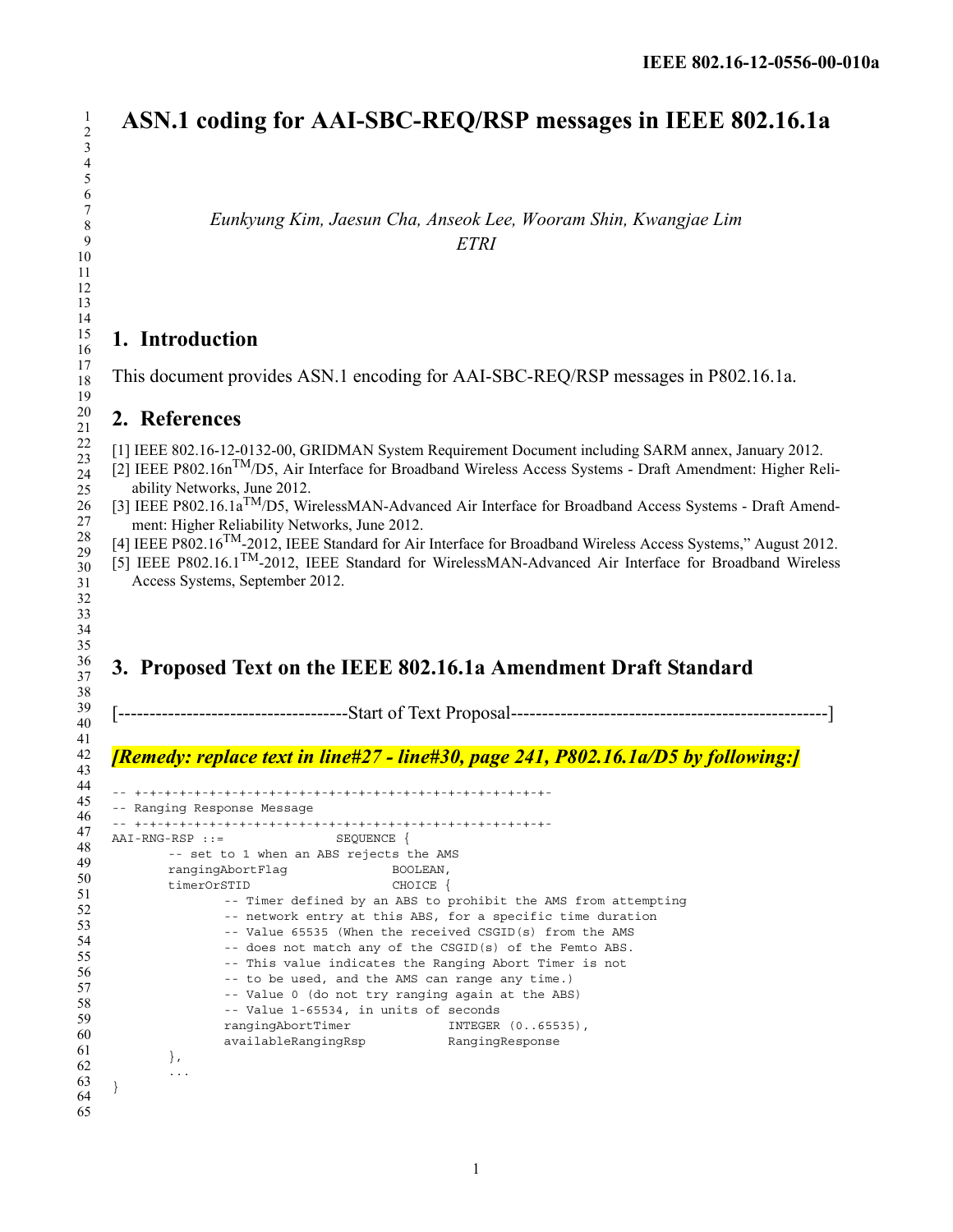```
1
2
3
4
5
6
7
8
9
10
11
12
13
14
15
16
17
18
19
20
21
22
23
24
25
26
27
28
29
30
31
32
33
34
35
36
37
38
39
40
41
42
43
44
45
46
47
48
49
50
51
52
53
54
55
56
57
58
59
60
61
62
63
64
65
   RangingResponse ::= SEQUENCE {
        tempStidOrSTID CHOICE { 
              temporarySTID STID,
              stid STID
         } OPTIONAL, 
         mapMaskSeed MapMaskSeed,
         amsidOrMacAddress CHOICE {
              -- selected for advanced network mode and AMSID privacy is enabled 
              amsidStarHashValue MACAddress,
              -- selected for other cases 
              macAddress MACAddress 
              }, 
         crid CRID OPTIONAL, 
         -- response based on ranging purpose sent in AAI-RNG-REQ 
         rangingPurpose CHOICE { 
              emergencyCallSetup SEQUENCE {<br>emergencyServiceFID FID (2..15)
              emergencyServiceFID FID (2..15) 
         }, 
              nsEpCallSetup SEQUENCE { 
                   nsEPServiceFID FID (2..15)
              }, 
              locationUpdatePowerDown LocationUpdateResponse, 
              locationUpdateEmbsFlows LocationUpdateResponse, 
              idleModeLocationUpdate LocationUpdateResponse, 
              locationUpdateToDcrMode LocationUpdateResponse, 
              dcrModeExtension LocationUpdateResponse 
              }, 
         -- bitmap for Reentry Process Optimization 
         reentryProcessOptimization ReentryProOptimization OPTIONAL, 
        activationDeadline INTEGER (0..63) OPTIONAL, 
         -- 1: perform neighbor station measurement report 
        nbrBsMeasurementRptIndicator BOOLEAN OPTIONAL, 
         resourceRetainTime INTEGER (0..255) OPTIONAL, 
         flowUpdating SEQUENCE (SIZE (1..24)) OF SEQUENCE { 
               sfid SFID,
              updateOrDelete ENUMERATED {
                                                update, 
                                                delete 
                                          }, 
              dlULIndicator ENUMERATED { 
                                                dl, 
                                                ul 
                                          }, 
              updatedQoSInfo QosParameter OPTIONAL, 
              rohc FeatureSupport OPTIONAL, 
              phs INTEGER {
                                               packetPhs (1) 
                                          } (0..1) OPTIONAL 
         } OPTIONAL, 
         unsolicitedBsGrantIndicator BOOLEAN OPTIONAL,
         clcResponse CLCResponse OPTIONAL, 
        csgIdList SEQUENCE (SIZE (1..64, ...)) OF CSGID OPTIONAL, 
        nbrAbsRedirectInfoList SEQUENCE (SIZE (1..8)) OF RedirectionInfo OPTIONAL, 
        rangingRequestBit BOOLEAN OPTIONAL, 
                                     SEQUENCE (SIZE (1..24)) OF SEQUENCE {
               fid FID, 
              dlULIndicator ENUMERATED {
                                                dl, 
                                                ul 
                                          } 
              } OPTIONAL, 
         saidUpdateBitMap BIT STRING (SIZE (16) OPTIONAL,
         rngRspForHandoverReentry RngRspForHoReentryInfo OPTIONAL, 
        mzoneSfidList SEQUENCE (SIZE (1..24)) OF SFID OPTIONAL, 
   ...
```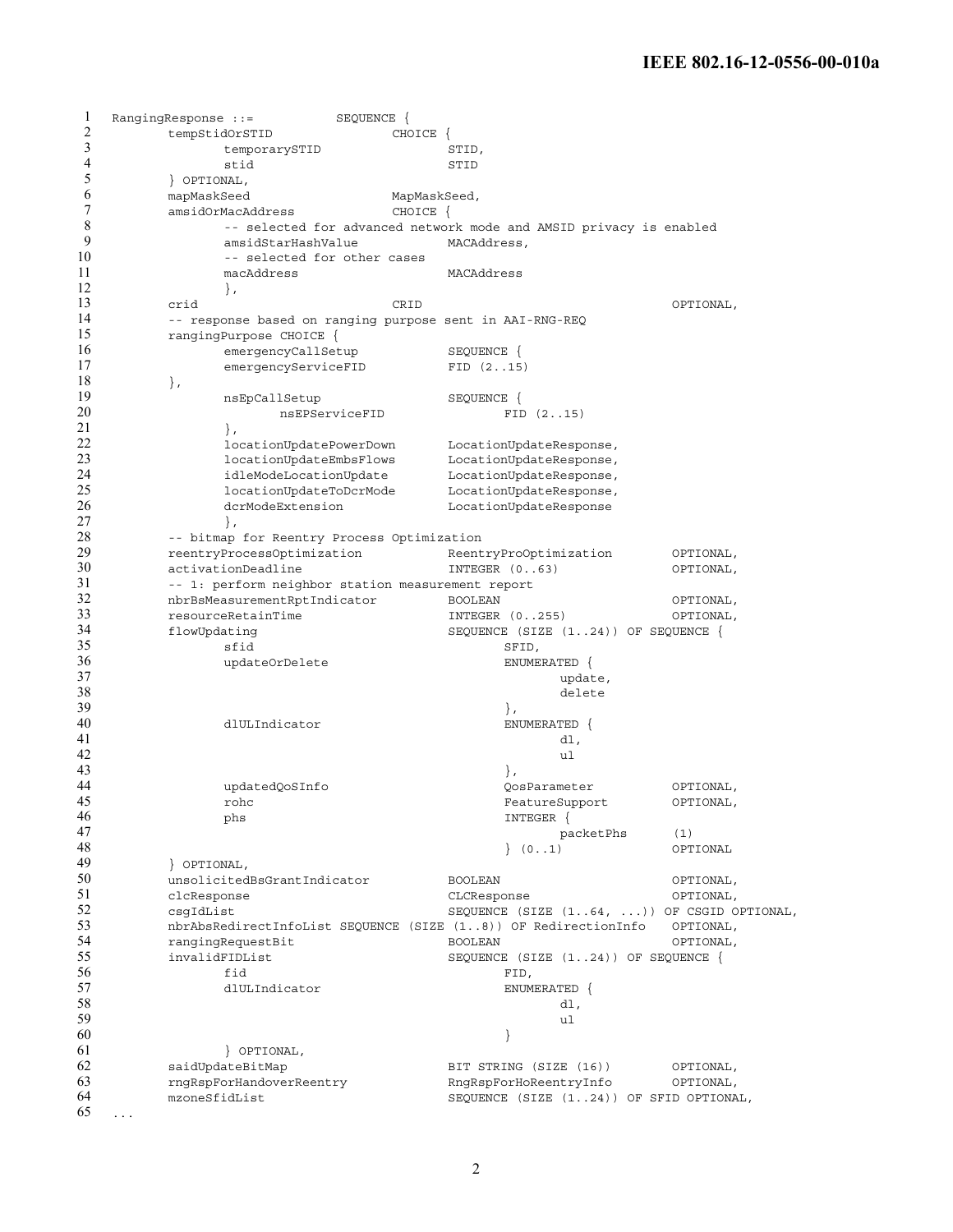```
1
2
3
4
5
6
7
8
9
10
11
12
13
14
15
16
17
18
19
20
21
22
23
24
25
26
27
28
29
30
31
32
33
34
35
36
37
38
39
40
41
42
43
44
45
46
47
48
49
50
51
52
53
54
55
56
57
58
59
60
61
62
63
64
65
  }
   -- +-+-+-+-+-+-+-+-+-+-+-+-+-+-+-+-+-+-+-+-+-+-+-+-+-+-+-+-
   -- Ranging Acknowledge
   -- +-+-+-+-+-+-+-+-+-+-+-+-+-+-+-+-+-+-+-+-+-+-+-+-+-+-+-+-
    AAI-RNG-ACK ::= SEQUENCE {
         unicastIndication CHOICE {
               broadcastRngAck BroadcastRngAck,
               unicastRngAck RangingStatus
         },
         ...
   }
   -- +-+-+-+-+-+-+-+-+-+-+-+-+-+-+-+-+-+-+-+-+-+-+-+-+-+-+-+-
   -- Ranging Confirmation
   -- +-+-+-+-+-+-+-+-+-+-+-+-+-+-+-+-+-+-+-+-+-+-+-+-+-+-+-+-
   \begin{array}{lll} \texttt{AAI-RNG-CFM} & : \texttt{:=} & \texttt{SEQUENCE} \end{array} \left\{ \right.amsStid STID,
         ...
   }
   -- +-+-+-+-+-+-+-+-+-+-+-+-+-+-+-+-+-+-+-+-+-+-+-+-+-+-+-+-
   -- Basic Capability Request
   -- +-+-+-+-+-+-+-+-+-+-+-+-+-+-+-+-+-+-+-+-+-+-+-+-+-+-+-+-
    AAI-SBC-REQ ::= SEQUENCE {
         amsNspRequest CHOICE {
              serviceInfoQuery BIT STRING {
                                            reqNspIdList (0),
                                            reqVerboseNameList (1)
                                      } (SIZE (2)),
               sbcRequest SEQUENCE {
                    capabilityIndex CapabilityIndex,
                     deviceClass DeviceClass,
                     clcRequest CLCRequest OPTIONAL,
                     dlLongTTI FeatureSupport OPTIONAL,
                     ulSounding BIT STRING {
                                                  fDM (0),
                                                  cDM (1)<br>(2) (2) OPTIONAL.
                                             \} (SIZE (2))
                     oLRegion BIT STRING {
                                                  type0 (0),
                                                  type1 (1),
                                                  type2 (2)
                                            } (SIZE (3)) OPTIONAL,
                     dlFfrResourceMetric FeatureSupport OPTIONAL,
                     dlMaxNumOfSuMimoStreams INTEGER (1..8) OPTIONAL,
                     dlMaxNumOfMuMimoStreams INTEGER (1..2) OPTIONAL,<br>ulMaxNumOfSuMimoStreams INTEGER (1..4) OPTIONAL,
                     ulMaxNumOfSuMimoStreams INTEGER (1..4) OPTIONAL,
                     ulMaxNumOfMuMimoStreams INTEGER (1..4) OPTIONAL,
                     dlMIMOModes BIT STRING {
                                                  -- 1: supported, 0: not supported
                                                  mode0 (0),
                                                  model (1),
                                                  mode2 (2),
                                                  mode3 (3),
                                                  mode4 (4),
                                                  mode5 (5)
                                             } (SIZE (6)) OPTIONAL,
                     ulMIMOModes BIT STRING {
                                                  -- 1: supported, 0: not supported
                                                  mode0 (0),
```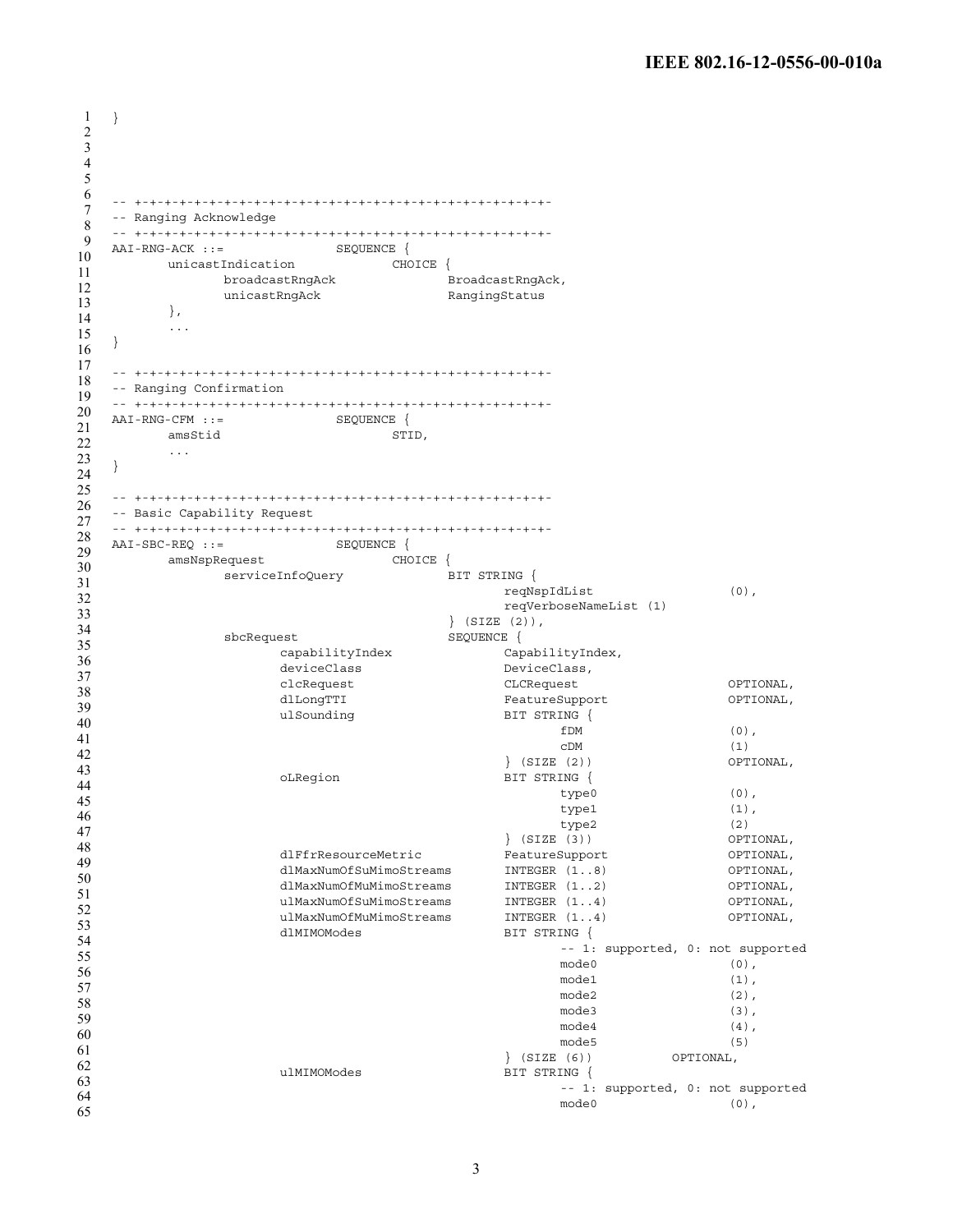### **IEEE 802.16-12-0556-00-010a**

| 1               |                                      | mode1                         | $(1)$ ,          |
|-----------------|--------------------------------------|-------------------------------|------------------|
| 2               |                                      | mode2                         | $(2)$ ,          |
| 3               |                                      | mode3                         | $(3)$ ,          |
| $\overline{4}$  |                                      | mode4                         | (4)              |
| 5               |                                      | $\}$ (SIZE (5))               | OPTIONAL,        |
| 6               | dlFeedback                           | BIT STRING { -- 1: supported  |                  |
| 7               |                                      | differentialMode              | $(0)$ ,          |
| 8               |                                      | mimoFeedbackMode0             | $(1)$ ,          |
| 9               |                                      | mimoFeedbackMode1             | $(2)$ ,          |
| 10              |                                      | mimoFeedbackMode2             | $(3)$ ,          |
| 11              |                                      | mimoFeedbackMode3             | $(4)$ ,          |
| 12              |                                      | mimoFeedbackMode4             | $(5)$ ,          |
| 13              |                                      | mimoFeedbackMode5             | $(6)$ ,          |
| 14              |                                      | mimoFeedbackMode6             | $(7)$ ,          |
| 15              |                                      | mimoFeedbackMode7             | $(8)$ ,          |
| 16              |                                      | longTermReporting             | $(9)$ ,          |
| 17              |                                      | shortTermReporting            | (10)             |
| 18              |                                      | $\{$ (SIZE $(11)$ )           | OPTIONAL,        |
| 19              | subBandAAMAP                         | FeatureSupport                | OPTIONAL,        |
| 20              | dlPilotPatternMUmimo                 | BIT STRING {                  |                  |
| 21              |                                      | dl4Stream                     | $(0)$ ,          |
| $\overline{22}$ |                                      | dl8Stream                     | (1)              |
| 23<br>24        |                                      | $\}$ (SIZE (2))               | OPTIONAL,        |
| 25              | ulPilotPatternMUmimo                 | BIT STRING {                  |                  |
| 26              |                                      | ul2Stream                     | $(0)$ ,          |
| 27              |                                      | ul4Stream<br>ul8Stream        | $(1)$ ,          |
| 28              |                                      | $\}$ (SIZE (3))               | (2)<br>OPTIONAL, |
| 29              | numberOfTxAntennas                   | ENUMERATED {                  |                  |
| 30              |                                      | oneAntenna,                   |                  |
| 31              |                                      | twoAntenna,                   |                  |
| 32              |                                      | fourAntenna                   |                  |
| 33              |                                      | $\{$                          | OPTIONAL,        |
| 34              | modulationSchemes                    | BIT STRING {                  |                  |
| 35              |                                      | dl64QAM                       | $(0)$ ,          |
| 36              |                                      | ul64QAM                       | (1)              |
| 37              |                                      | $\}$ (SIZE (2))               | OPTIONAL,        |
| 38              | ulHARQBufferingCap                   | INTEGER (1128)                | OPTIONAL,        |
| 39              | dlHARQBufferingCap                   | INTEGER (1128)                | OPTIONAL,        |
| 40              | amsDlProcessingCap                   | INTEGER (1128)                | OPTIONAL,        |
| 41              | amsUlProcessingCap                   | INTEGER (1128)                | OPTIONAL,        |
| 42              | fftSizes                             | BIT STRING {                  |                  |
| 43              |                                      | fft2048                       | $(0)$ ,          |
| 44              |                                      | fft1024                       | $(1)$ ,          |
| 45              |                                      | fft512                        | (2)              |
| 46              |                                      | $\}$ (SIZE (3))               | OPTIONAL,        |
| 47              | authorizationPolicy                  | ENUMERATED {                  |                  |
| 48              |                                      | noAuthorization,              |                  |
| 49              |                                      | eapBasedAuthorization         |                  |
| 50              |                                      |                               | OPTIONAL,        |
| 51              | interRatOperationMode                | InterRatOpMode                | OPTIONAL,        |
| 52              | interRatTypesSupport                 | BIT STRING {                  |                  |
| 53              |                                      | ieee802-11                    | $(0)$ ,          |
| 54              |                                      | geran                         | $(1)$ ,          |
| 55              |                                      | utran                         | $(2)$ ,          |
| 56              |                                      | e-utran                       | $(3)$ ,          |
| 57              |                                      | cdma2000                      | (4)              |
| 58              |                                      | $\}$ (SIZE (5))               | OPTIONAL,        |
| 59<br>60        | mihCapabilitySupported<br>maxTxPower | FeatureSupport                | OPTIONAL,        |
| 61              | maxTxPowerForQPSK                    | SEQUENCE {<br>INTEGER (0255), |                  |
| 62              | maxTxPowerFor16QAM                   | INTEGER (0255),               |                  |
| 63              | maxTxPowerFor64QAM                   | INTEGER (0255)                |                  |
| 64              |                                      |                               |                  |
|                 |                                      |                               |                  |
| 65              | $\}$ ,<br>aRSnetworkentry            | SEQUENCE {                    |                  |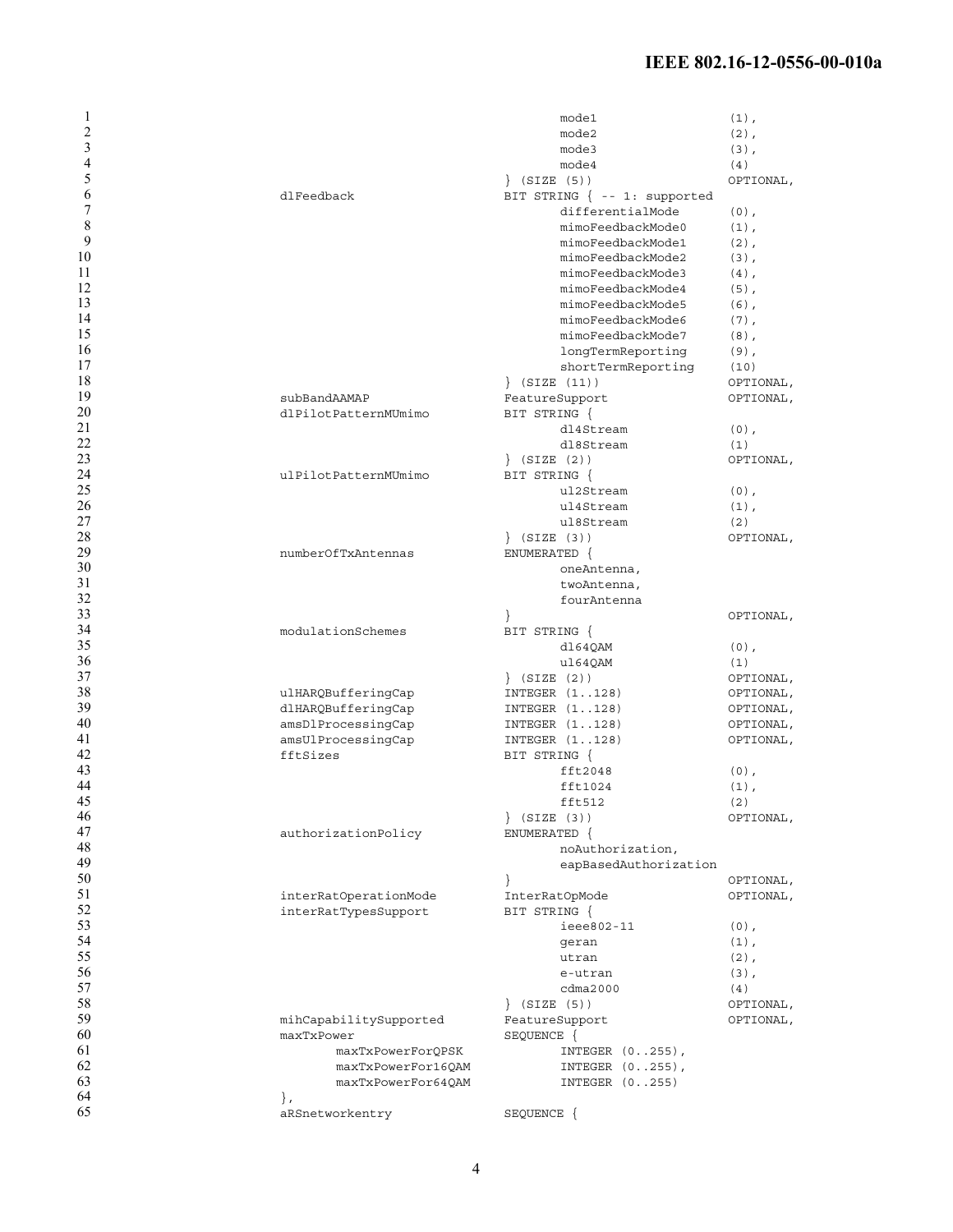```
1
2
3
4
5
6
7
8
9
10
11
12
13
14
15
16
17
18
19
20
21
22
23
24
25
26
27
28
29
30
31
32
33
34
35
36
37
38
39
40
41
42
43
44
45
46
47
48
49
50
51
52
53
54
55
56
57
58
59
60
61
62
63
64
65
                           relaymode BOOLEAN OPTIONAL,
                           aRSTTG INTEGER (0..49) OPTIONAL,
                                --present if relaymode == 0
                           aRSRTG INTEGER (0..49) OPTIONAL
                                 --present if relaymode == 0
                     } OPTIONAL,
                     visitedNSPID NSPID OPTIONAL,
                     -- HR Network Capabilities
                     multimodeCapabilitySupported BIT STRING {
                                                  \frac{\text{ttr}}{\text{t}} (0),
                                                  \frac{\text{str}}{\text{bsSupport}} (1),
                                                  bsSupport
                                             } (SIZE(3)) OPTIONAL,
                     fbisCapabilitySupported FeatureSupport OPTIONAL,
                     localForwardCapability ENUMERATED {
                                                  noSupport,
                                                  rsDetectAndPerform,
                                                  rsNoDetectButPerform
                                            } OPTIONAL,
                     talkAroundDCForwardingSupported FeatureSupport OPTIONAL,
                     tdcForwardCapability SEQUENCE (SIZE (1..8)) OF SEQUENCE { 
                           directZoneType ENUMERATED {
                                                        cdmz,
                                                        cdmz-e,
                                                        csdmz
                                                  \perpdirectModeSlotNumProhibitingResourceAlloc ENUMERATED {
                                                                    slot1,
                                                                    slot2
                                                              }
                     } OPTIONAL, 
                     ...
               } --sbcRequest sequence
         }, -- amsNspRequest choice
         ...
   }
   NspInformation ::= SEQUENCE {
         -- Shall present if AAI-SII-ADV Message Pointer is not included.
         -- Optional if AAI-SII-ADV Message Pointer is included.
         nspIdentifier SEQUENCE (SIZE (1..16)) OF NSPID OPTIONAL,
         -- if SIQ bit 1 is set. The order of Verbose NSP Names presented shall be in
         -- the same order as the NSP IDs presented in the NSP List.
        verboseNspNameList SEQUENCE (SIZE (1..16)) OF VerboseName OPTIONAL,
         aaiSiiAdvPointer     INTEGER (0..16383)     OPTIONAL
  }
   -- +-+-+-+-+-+-+-+-+-+-+-+-+-+-+-+-+-+-+-+-+-+-+-+-+-+-+-+-
   -- Basic Capability Response
   -- +-+-+-+-+-+-+-+-+-+-+-+-+-+-+-+-+-+-+-+-+-+-+-+-+-+-+-+-
  AAI-SBC-RSP ::= SEQUENCE {
         sbcRspInfo CHOICE {
               nspInformation NspInformation,
               noSiq SEQUENCE {
                     capabilityIndex CapabilityIndex,
                     deviceClass DeviceClass,
                     clcResponse CLCResponse OPTIONAL,
                     dlLongTTI FeatureSupport OPTIONAL,
                     ulSounding BIT STRING {
                                                  fDM (0),
                                                  cDM (1)
                                             } (SIZE (2)) OPTIONAL,
```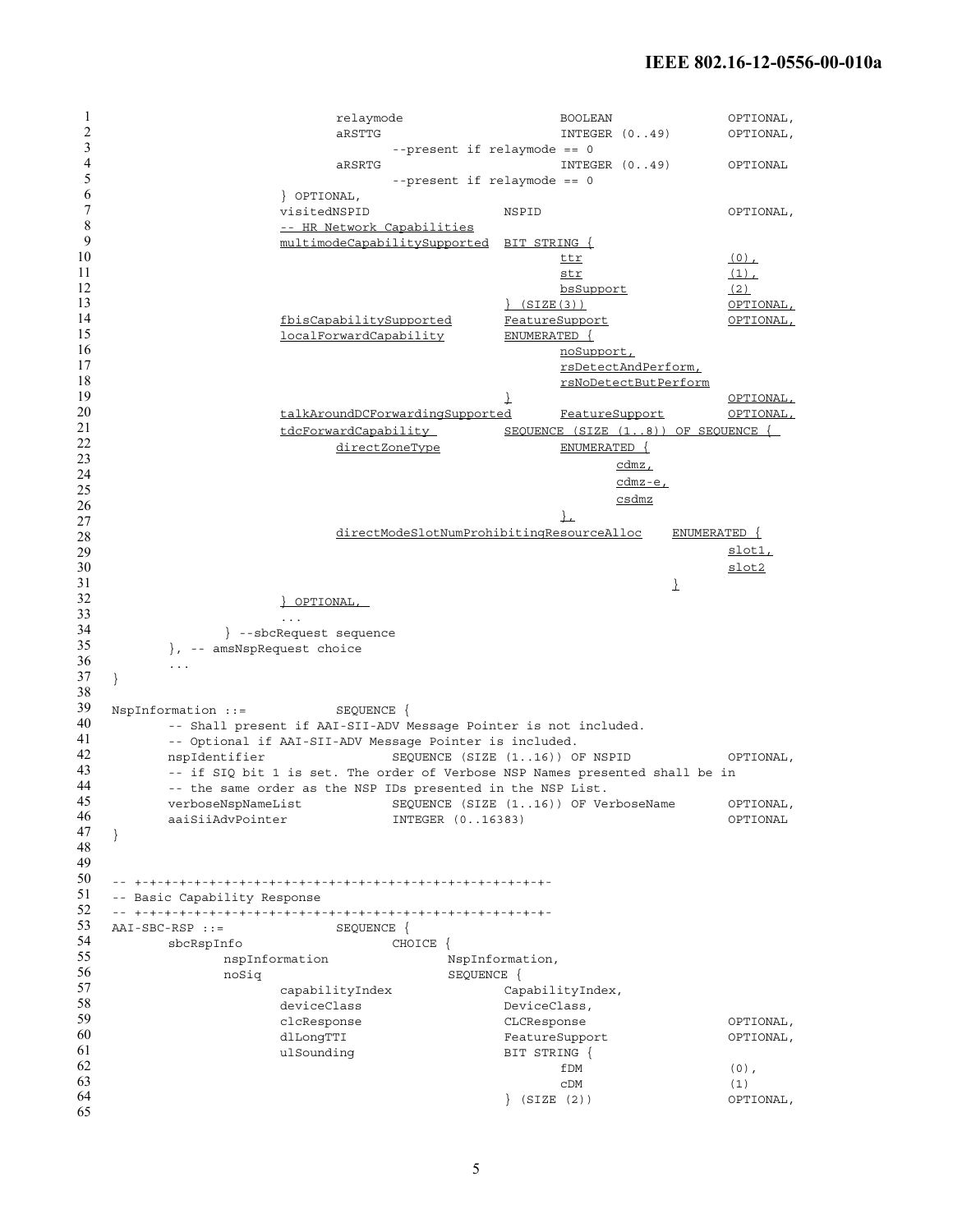### **IEEE 802.16-12-0556-00-010a**

| 1              | oLRegion                | BIT STRING {                      |           |
|----------------|-------------------------|-----------------------------------|-----------|
| $\overline{2}$ |                         | type0                             | $(0)$ ,   |
| 3              |                         | type1                             | $(1)$ ,   |
| $\overline{4}$ |                         | type2                             | (2)       |
| 5              |                         | $\}$ (SIZE (3))                   | OPTIONAL, |
| 6              | dlFfrResourceMetric     | FeatureSupport                    | OPTIONAL, |
| 7              | dlMaxNumOfSuMimoStreams | INTEGER (18)                      | OPTIONAL, |
| 8              | dlMaxNumOfMuMimoStreams | INTEGER (12)                      | OPTIONAL, |
| 9              | ulMaxNumOfSuMimoStreams | INTEGER $(1.1)$                   | OPTIONAL, |
| 10             | ulMaxNumOfMuMimoStreams | INTEGER $(14)$                    | OPTIONAL, |
| 11             | dlMIMOModes             | BIT STRING {                      |           |
| 12             |                         | -- 1: supported, 0: not supported |           |
| 13             |                         |                                   |           |
| 14             |                         | mode0                             | $(0)$ ,   |
|                |                         | mode1                             | $(1)$ ,   |
| 15             |                         | mode2                             | $(2)$ ,   |
| 16             |                         | mode3                             | $(3)$ ,   |
| 17             |                         | mode4                             | $(4)$ ,   |
| 18             |                         | mode5                             | (5)       |
| 19             |                         | $\}$ (SIZE (6))<br>OPTIONAL,      |           |
| 20             | ulMIMOModes             | BIT STRING {                      |           |
| 21             |                         | -- 1: supported, 0: not supported |           |
| 22             |                         | mode0                             | $(0)$ ,   |
| 23             |                         | mode1                             | $(1)$ ,   |
| 24             |                         | mode2                             | $(2)$ ,   |
| 25             |                         | mode3                             | $(3)$ ,   |
| 26             |                         | mode4                             | (4)       |
| 27             |                         |                                   | OPTIONAL, |
| 28             |                         | $\}$ (SIZE (5))                   |           |
|                | dlFeedback              | BIT STRING { -- 1: supported      |           |
| 29             |                         | differentialMode                  | $(0)$ ,   |
| 30             |                         | mimoFeedbackMode0                 | $(1)$ ,   |
| 31             |                         | mimoFeedbackMode1                 | $(2)$ ,   |
| 32             |                         | mimoFeedbackMode2                 | $(3)$ ,   |
| 33             |                         | mimoFeedbackMode3                 | $(4)$ ,   |
| 34             |                         | mimoFeedbackMode4                 | $(5)$ ,   |
| 35             |                         | mimoFeedbackMode5                 | $(6)$ ,   |
| 36             |                         | mimoFeedbackMode6                 | $(7)$ ,   |
| 37             |                         | mimoFeedbackMode7                 | $(8)$ ,   |
| 38             |                         | longTermReporting                 | $(9)$ ,   |
| 39             |                         | shortTermReporting                | (10)      |
| 40             |                         | $\}$ (SIZE (11))                  | OPTIONAL, |
| 41             | subBandAAMAP            | FeatureSupport                    | OPTIONAL, |
| 42             | dlPilotPatternMUmimo    | BIT STRING {                      |           |
| 43             |                         |                                   |           |
| 44             |                         | dl4Stream                         | $(0)$ ,   |
| 45             |                         | dl8Stream                         | (1)       |
|                |                         | (SIZE (2))                        | OPTIONAL, |
| 46             | ulPilotPatternMUmimo    | BIT STRING {                      |           |
| 47             |                         | ul2Stream                         | $(0)$ ,   |
| 48             |                         | ul4Stream                         | $(1)$ ,   |
| 49             |                         | ul8Stream                         | (2)       |
| 50             |                         | $\}$ (SIZE (3))                   | OPTIONAL, |
| 51             | numberOfTxAntennas      | ENUMERATED {                      |           |
| 52             |                         | oneAntenna,                       |           |
| 53             |                         | twoAntenna,                       |           |
| 54             |                         | fourAntenna                       |           |
| 55             |                         |                                   | OPTIONAL, |
| 56             | modulationSchemes       | BIT STRING {                      |           |
| 57             |                         | d1640AM                           | $(0)$ ,   |
| 58             |                         | ul64QAM                           | (1)       |
| 59             |                         |                                   |           |
|                |                         | $\}$ (SIZE (2))                   | OPTIONAL, |
| 60             | ulHARQBufferingCap      | INTEGER (1128)                    | OPTIONAL, |
| 61             | dlHARQBufferingCap      | INTEGER (1128)                    | OPTIONAL, |
| 62             | amsDlProcessingCap      | INTEGER (1128)                    | OPTIONAL, |
| 63             | amsUlProcessingCap      | INTEGER (1128)                    | OPTIONAL, |
| 64             | fftSizes                | BIT STRING {                      |           |
| 65             |                         | fft2048                           | $(0)$ ,   |